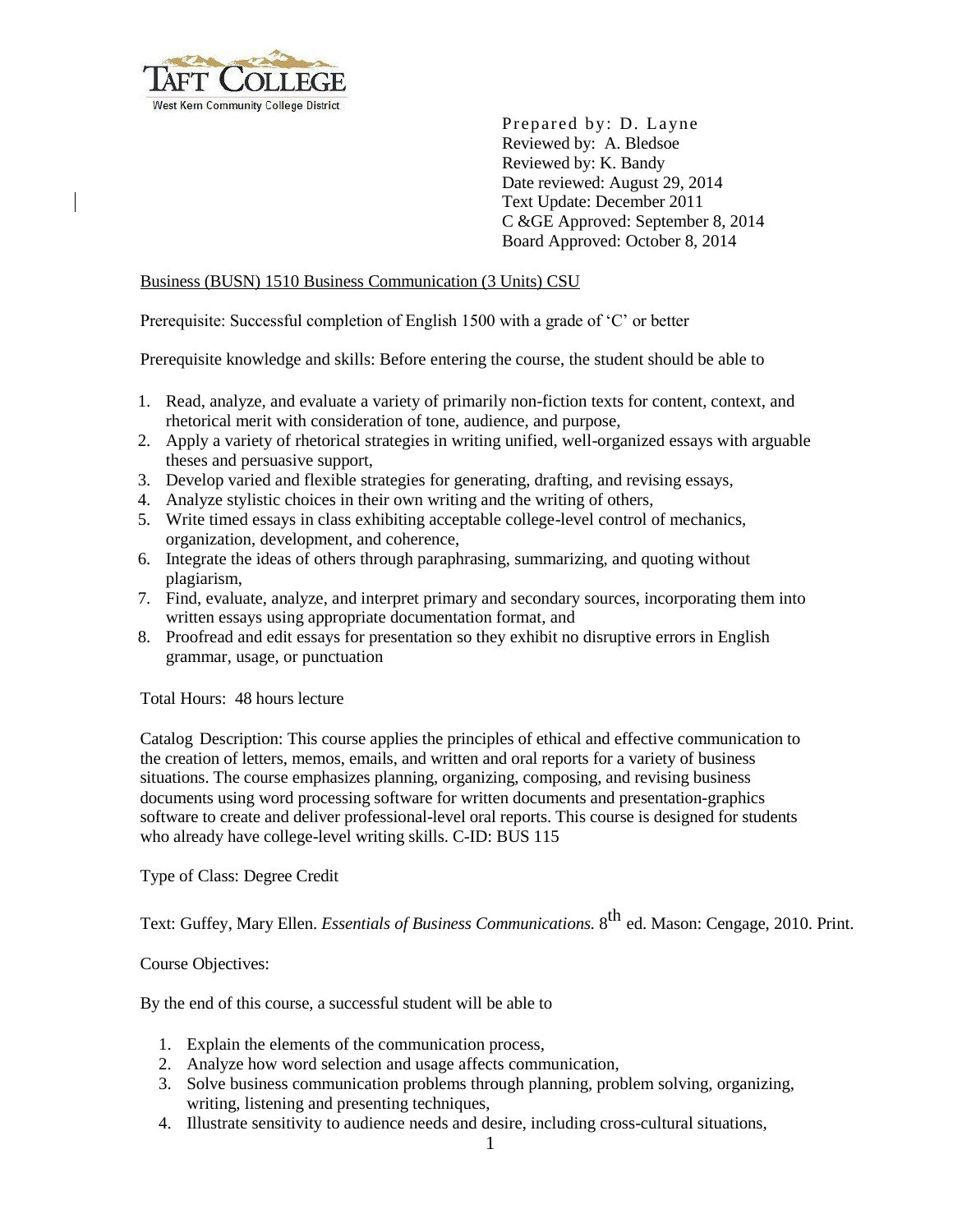

West Kern Community College District

- 5. Plan, organize, write and revise letters, memos, emails, and reports suitable for a variety of business situations, including quantitative (e.g., accounting and finance) and business legal contexts,
- 6. Plan and deliver individual or team oral-presentations for business meetings.
- 7. Understand communication in an internationalization and globalization context,
- 8. Identify a basic logical fallacy in an oral or written context,
- 9. Select a proper delivery format—face-to-face v. electronic—and identify the strengths of each modality,
- 10. Understand uses of social media and related Internet writing contexts,
- 11. Adjust composition, prose, and rhetorical language use for optimal conciseness and clarity,
- 12. Demonstrate an understanding of social etiquette applicable in a business environment,
- 13. Be able to discern and appreciate the differences between primary sources and secondary sources, and
- 14. Demonstrate an understanding of the importance of original work, the role of proper citations and references, and the ability to avoid plagiarism of either a deliberate or inadvertent nature.

Course Scope and Content:

- Unit I Foundations of Communication
	- A. Communication Skills
		- 1. Communication Process
		- 2. Nonverbal Communication Skills
		- 3. Culture and Workplace Diversity

## Unit II The Writing Process

- A. Grammar
	- 1. Grammar Review
- B. Planning Business Messages
	- 1. Basics of Business Writing
	- 2. Writing to an Audience

# C. Composing Business Messages

- 1. Collecting and Organizing Information
- 2. Composing Effective Sentences
- 3. Drafting Powerful Paragraphs
- D. Revising Business Messages
	- 1. Revision Process
	- 2. Designing Documents for Readability

## Unit III Communicating at Work

- A. Electronic Messages and Memorandums
	- 1. Writing and Formatting E-Mails
	- 2. Writing and Formatting Memos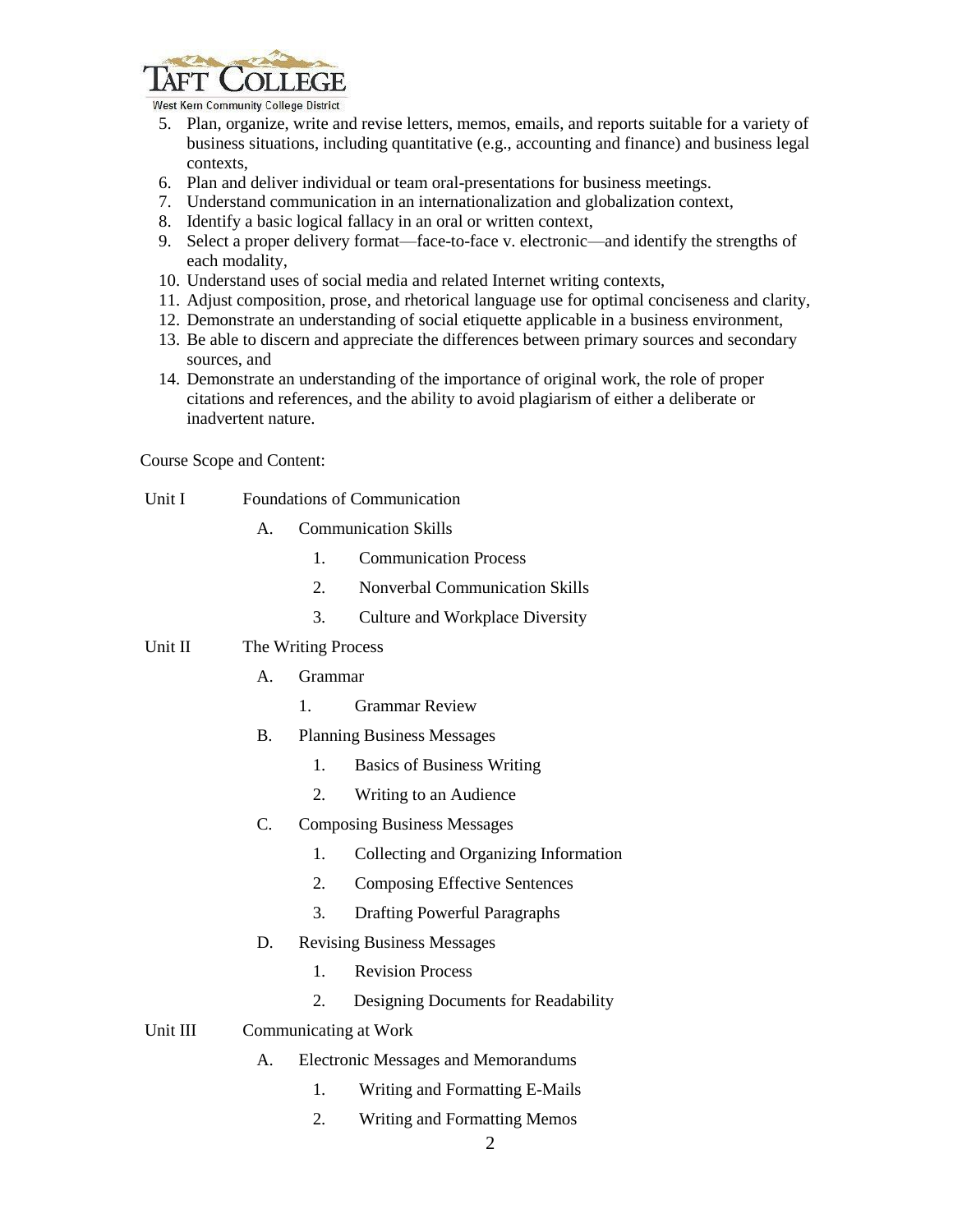

B. Positive Messages

- 1. Request Letters
- 2. Claim Letters
- C. Negative Messages
	- 1. Claim Denials
	- 2. Delivering Bad News Within Organizations
- D. Persuasive Messages
	- 1. Persuasive Favor
	- 2. Action Request

## Unit IV Reporting Workplace Data

- A. Informal Reports
	- 1. Direct Reports
	- 2. Indirect Reports
- B. Proposals And Formal Reports
	- 1. Informal Proposals
	- 2. Formal Proposals
	- 3. Formal Reports

# Unit V Professionalism, Teamwork, Meetings, and Speaking Skills

- A. Professionalism at Work
	- 1. Business Etiquette
	- 2. Ethics
	- 3. Teamwork
	- 4. Meetings
- B. Business Presentations
	- 1. Organization and Planning
	- 2. Formal Presentation
- Unit VI Communication Employment
	- A. The Job Search
		- 1. Resume
		- 2. Cover Letter
	- B. Interviewing and Following Up
		- 1. Before the Interview
		- 2. During the Interview
		- 3. After the Interview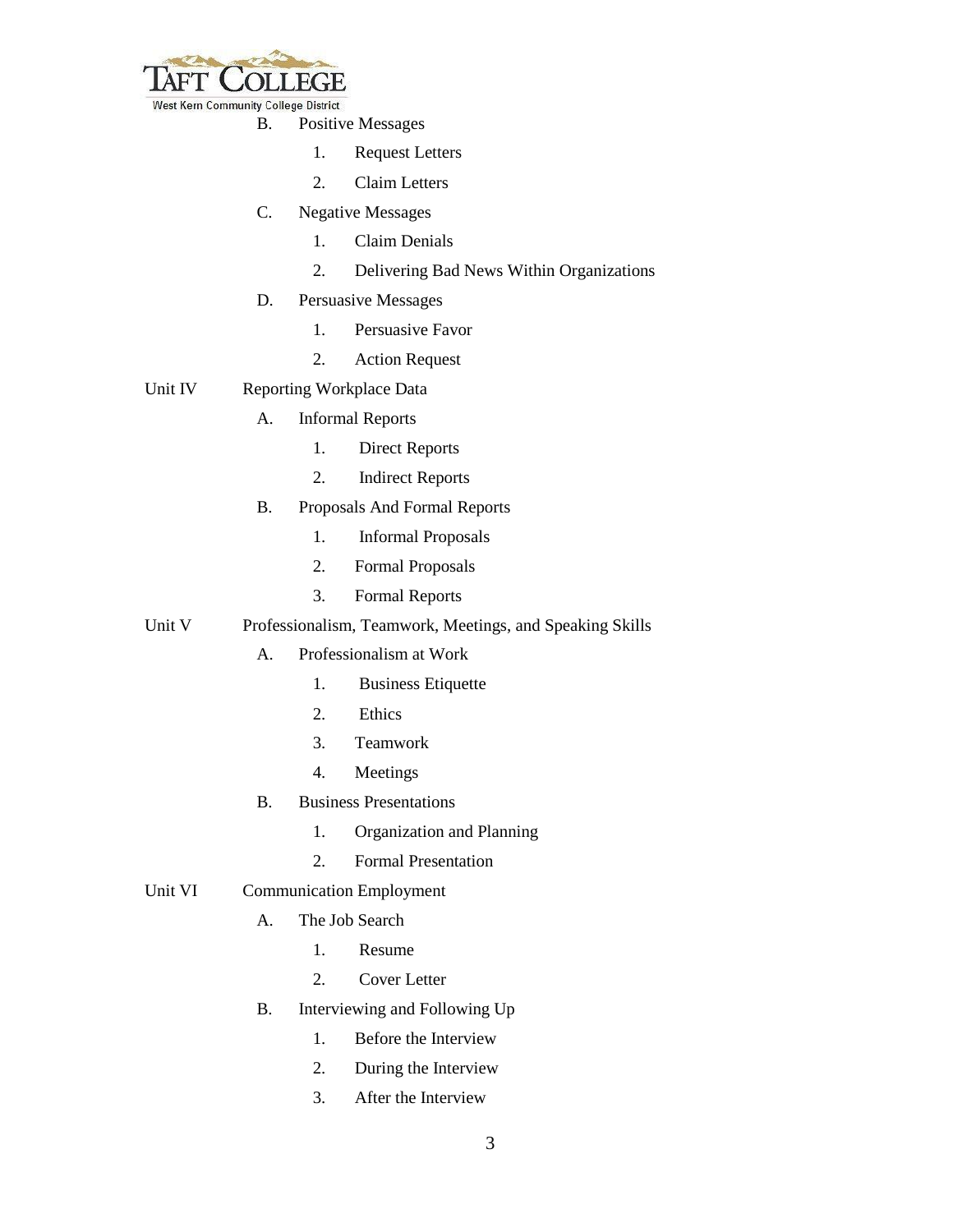

Learning Activities Required Outside of Class:

The students in this class will spend a minimum of 6 hours per week outside of the regular class time doing the following:

- 1. Studying class notes
- 2. Answering questions
- 3. Completing required reading
- 4. Preforming problem solving activities or exercises
- 5. Doing written work
- 6. Participating in group projects

Methods of Instruction:

- 1. Lectures
- 2. Demonstrations of sample problems on blackboard
- 3. Assigned problems from the text
- 4. Multimedia presentations
- 5. Group explorations
- 6. Case studies and scenarios

Methods of Evaluation:

- 1. Writing assignments, including:
	- a. written homework from chapters
	- b. group reports
	- c. topic paper written under American Psychological Association (APA) style guide
	- d. chapter critical analysis reflections
	- e. case studies
	- f. scenarios
	- g. simulations
- 2. Problem-solving demonstrations, including:
	- a. exams
	- b. homework problems
	- c. laboratory reports
	- d. case study recommendations and solutions
- 3. Other summative examinations using combinations of:
	- a. multiple choice questions
	- b. matching items
	- c. true/false questions
	- d. short answer questions
	- e. fill in the blank responses
- 4. Participation including:
	- a. role-playing and group activities
	- b. oral presentations and demonstrations
	- c. discussion responses
	- d. scenario reflections